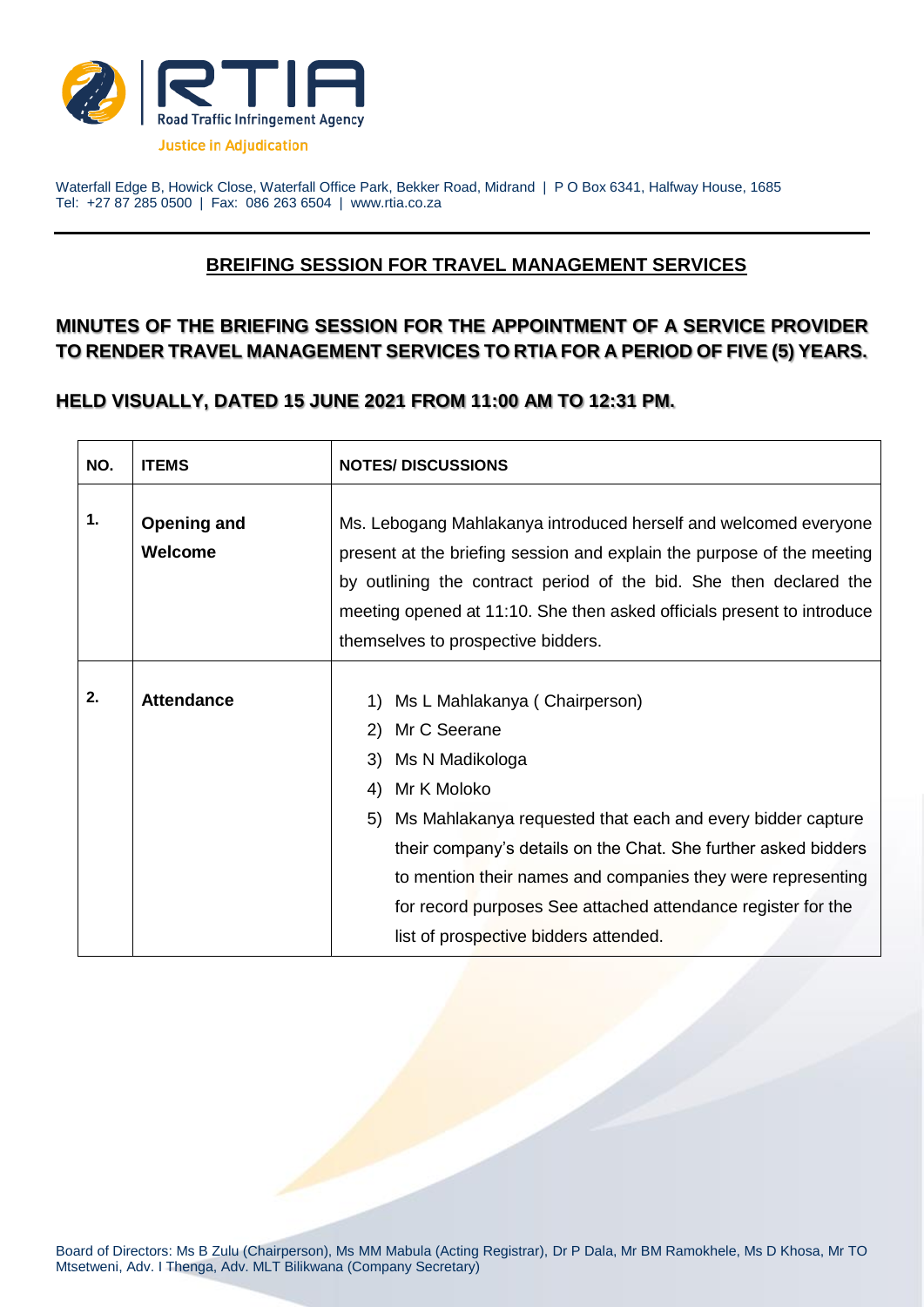**3. Clarification of Bid Administration Requirements, Mandatory Requirements and Evaluation Process** The Chairperson started by emphasizing that the briefing session was compulsory. She also indicated that the bid document comprises of at least 87 pages which need to be completed by an authorized person. She indicated that the bid proposals must be submitted at Waterfall Edge B, Howick Close, Waterfall Office Park, Bekker Road, Midrand, and Halfway House, 1685, inside the bid box available at the foyer, on or before 25 June 2021 at 11h 00. She also indicated that late proposal

will not be considered.

Companies which consist of more than one director / member have been advised to appoint one person who will be responsible in completing and signing the all SBD. She further indicated that such proof must be submitted together with bidder's proposals failure to attach such proof the bidder's proposal will automatically be disqualify bidder's proposals.

Ms Mahlakanya indicated that bidders are requested to capture all information required on SBD 1 and it must be completed in full and signed by an authorized person.

Suppliers need to complete SBD 3.3 accompanied by Annexure A2 as prescribed by National Treasury.RTIA requires that the first two years of the contract be fixed., Only the CPI increase will be accepted in the next 3 years of the contract.

She also indicated that the bidders must complete and signed SBD 4 with honest answers, and also capture all directors name of the company on the table that have been allocated on paragraph 3 .of the form as failure to do so bidders proposals will end up being disqualified. Bidders were encouraged not to provide false declaration because there are systems in place within the Agency to verify if companies are telling the truth or not.

The Chairperson indicated that the estimation of the bid is less than R 50 million which means that the 80/20 procurement preferential system will be applied 80 for price and 20 for BBBEE. Bidders have been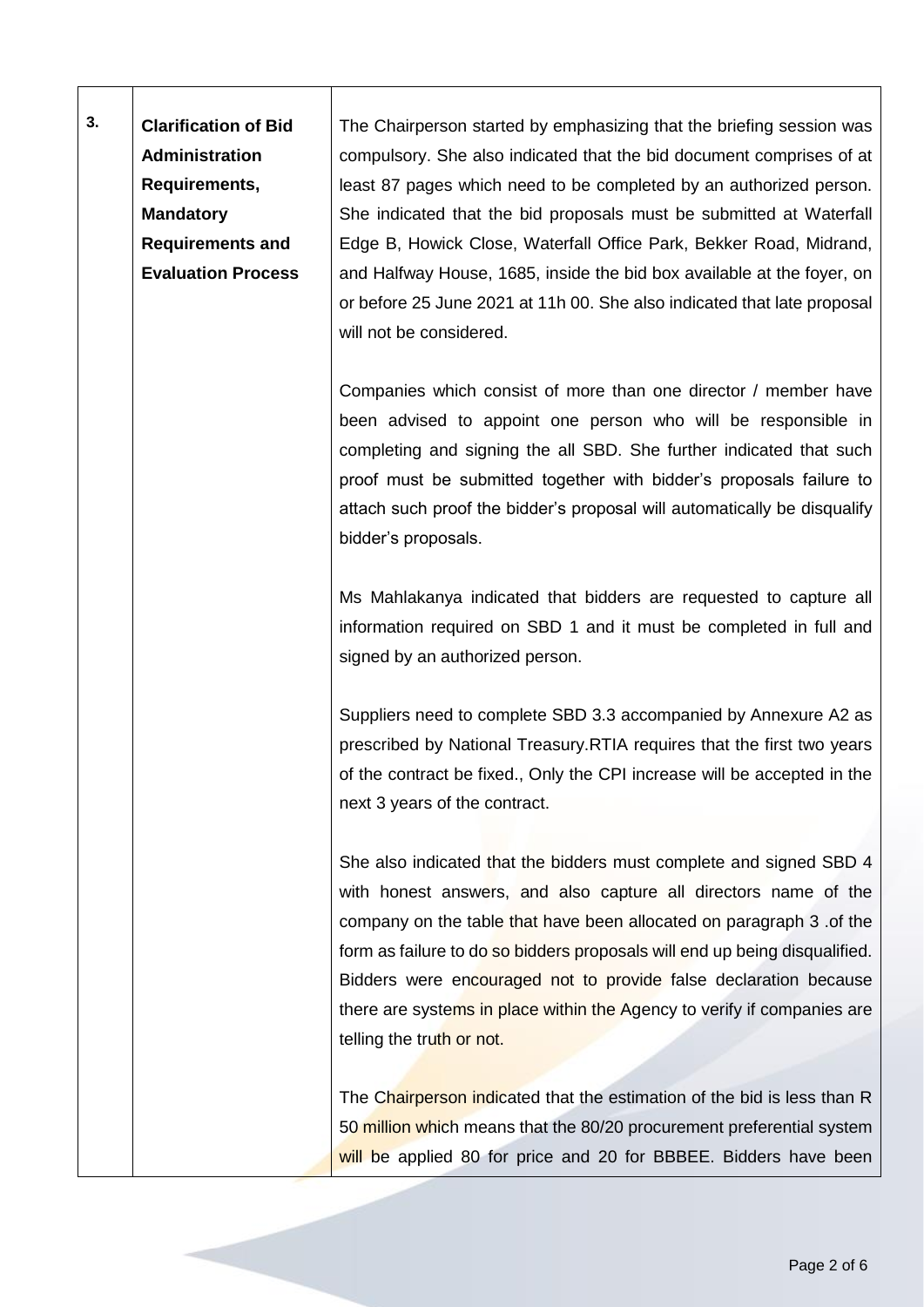|    |                             | encouraged to submit the original or certified BBBEE certificate, she                                                                           |  |
|----|-----------------------------|-------------------------------------------------------------------------------------------------------------------------------------------------|--|
|    |                             | indicated that sworn affidavits will also be accepted. Bidders were also                                                                        |  |
|    |                             | encouraged to complete and signed SBD 6.1 if they wish to claim the                                                                             |  |
|    |                             | BBBEE point's failure to do bidders have being told that they will forfeit                                                                      |  |
|    |                             | their BBBEE points. Bidders who will be subcontracting need to indicate                                                                         |  |
|    |                             | such intensions on SBD 6.1.                                                                                                                     |  |
|    |                             |                                                                                                                                                 |  |
|    |                             | Ms Mahlakanya requested the bidders to fully complete SBD 8 with                                                                                |  |
|    |                             |                                                                                                                                                 |  |
|    |                             | honest answers and sign, failure to complete and sign this form their                                                                           |  |
|    |                             | proposals may end up being disqualified she also indicated that the                                                                             |  |
|    |                             | RTIA has the system to verify if the bidders have given correct                                                                                 |  |
|    |                             | information.                                                                                                                                    |  |
|    |                             |                                                                                                                                                 |  |
|    |                             | She indicated that SBD 9 must be fully complete and signed by an                                                                                |  |
|    |                             | authorized person by signing he/she will be confirming that the prices                                                                          |  |
|    |                             | provided is independent there were consultation and agreement with                                                                              |  |
|    |                             | other bidders.                                                                                                                                  |  |
| 4. |                             |                                                                                                                                                 |  |
|    | <b>Clarification of Bid</b> | Chairperson confirms that the Bid No: 01/2021/2022 is the one that is<br>on the table for briefing, and also defined tender document as per the |  |
|    | Specifications,             | some of the points as per below:                                                                                                                |  |
|    | <b>Mandatory</b>            | $\triangleright$ Tender Document with core functions:                                                                                           |  |
|    | requirement and             |                                                                                                                                                 |  |
|    | evaluation criteria         | Technical File (was highlighted and emphasized for                                                                                              |  |
|    |                             | compliance purposes<br>Registration on CSD and the CSD copy must be                                                                             |  |
|    |                             | submitted, CSD will also be used to verify tax related                                                                                          |  |
|    |                             | issues.<br>Supporting documents to technical proposal must be<br>➤                                                                              |  |
|    |                             | submitted.                                                                                                                                      |  |
|    |                             | Company Profile and GCC must be included                                                                                                        |  |
|    |                             | $\triangleright$ Audited financial statements must be submitted.<br>$\triangleright$ Scope of work that includes all RTIA officials             |  |
|    |                             | > Travel volumes.                                                                                                                               |  |
|    |                             | $\triangleright$ Estimated previous spend on travel services.                                                                                   |  |
|    |                             | $\triangleright$ Core services that the agency is acquiring. E.g. Air<br>Travel, Accommodation, car hire etc.                                   |  |
|    |                             | <b>Pre-Qualification Criteria (complete and signed SBD)</b><br>➤                                                                                |  |
|    |                             | forms, technical scorecard must be populated and<br>signed, Bidders were reminded to comply with the                                            |  |
|    |                             | requirements of Annexure A1 as failure to will result in                                                                                        |  |
|    |                             | disqualification.                                                                                                                               |  |
|    |                             | $\triangleright$ Valid certificate must be submitted, proof of agreement<br>of third party and valid certificate, valid ASATA and               |  |
|    |                             | AYATA certificate) failure to submit will results in                                                                                            |  |
|    |                             | disqualification of your bid.                                                                                                                   |  |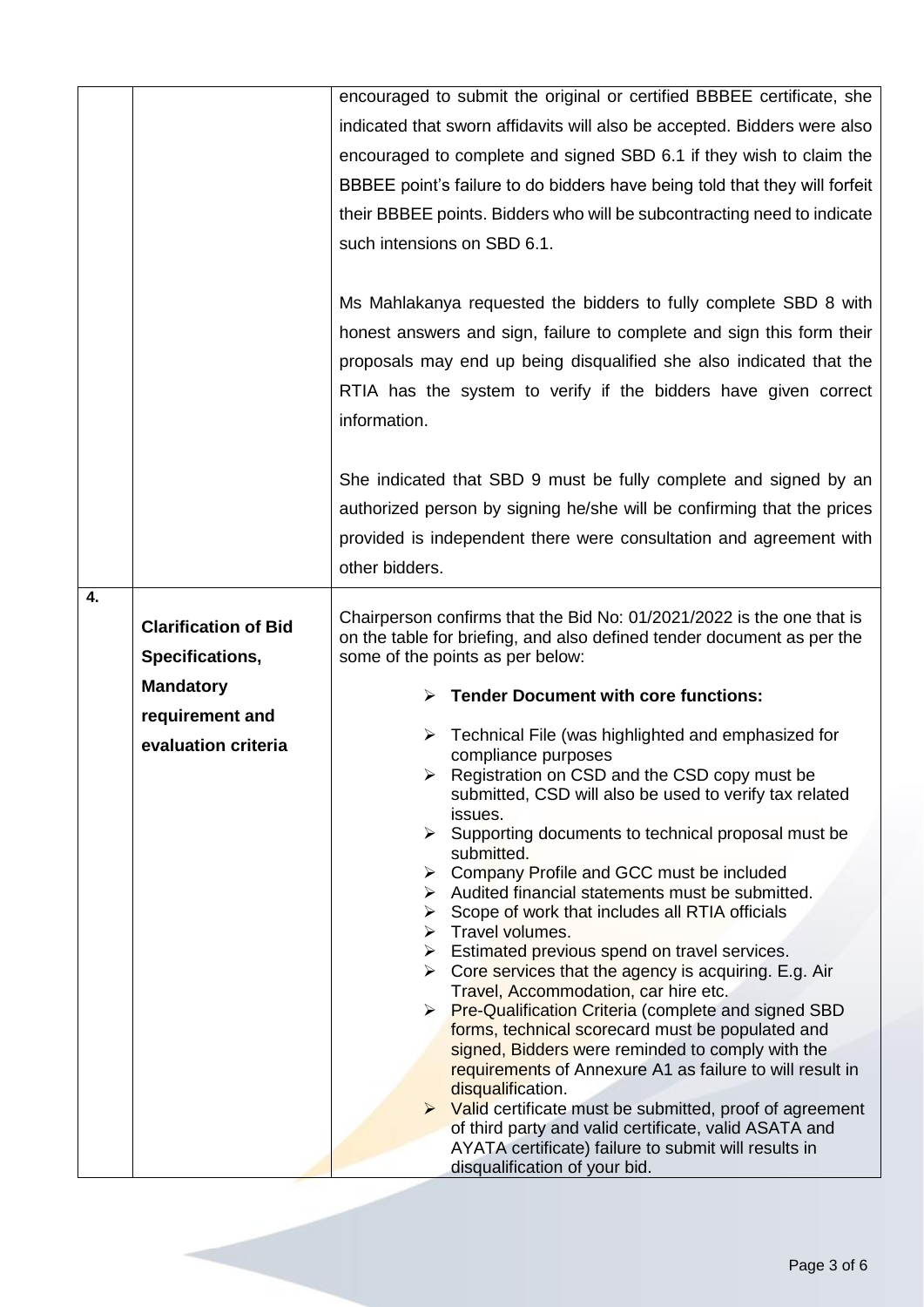|    |                                        | $\triangleright$ Evaluation and Selection Criteria. The chairperson<br>thoroughly unpacked the evaluation process and<br>indicated that failure of the service provider to acquire<br>70 points out of 100 will be disqualified on functionality<br>stage.<br>$\triangleright$ Only bidders that passed functionality will be evaluated<br>further on price and BBBEE. The 80/20 principle will be<br>used for that purpose. |
|----|----------------------------------------|------------------------------------------------------------------------------------------------------------------------------------------------------------------------------------------------------------------------------------------------------------------------------------------------------------------------------------------------------------------------------------------------------------------------------|
| 5. | <b>Questions and</b><br><b>Answers</b> | Q: How is RTIA going to confirm the attended register?<br>A: Bidders must populate their information in the meeting chat,<br>meeting is recorded and print screen will be done, and all<br>information will be publishing on the RTIA website prior to the<br>closing date.                                                                                                                                                  |
|    |                                        | Q: What type of Payment Mode is RTIA using, Bill back or is there<br>a Lodge card?                                                                                                                                                                                                                                                                                                                                           |
|    |                                        | A: RTIA does not have a Lodge card and payment will be done<br>with invoice within thirty (30) days.                                                                                                                                                                                                                                                                                                                         |
|    |                                        | Q: How many TMC are you looking to appoint?                                                                                                                                                                                                                                                                                                                                                                                  |
|    |                                        | A: Just one (1) TMC.                                                                                                                                                                                                                                                                                                                                                                                                         |
|    |                                        | <b>Comment: Tourvest Travel Services: contact details need to be</b><br>accurately shared so that they can be published on the RTIA<br>website or emailed.                                                                                                                                                                                                                                                                   |
|    |                                        | Q: Must the Resolutions of board of Director's be in the RTIA<br>format, or can bidders provide own templates?                                                                                                                                                                                                                                                                                                               |
|    |                                        | A: Bidders are welcome to provide their own formats, RTIA was<br>just providing an example of the format.<br>Q: Until when are you going to answer to the questions?                                                                                                                                                                                                                                                         |
|    |                                        | A: LM: Questions can be asked and answered up until the day<br>before the closing date.                                                                                                                                                                                                                                                                                                                                      |
|    |                                        | Q: Must Audited financial statement be for three years?                                                                                                                                                                                                                                                                                                                                                                      |
|    |                                        | A: It can be three years or more or less, but the statement will be<br>used to see if the bidder is financial fit for this services, even for<br>the past financial year if will be sufficient.                                                                                                                                                                                                                              |
|    |                                        | Q: Will independently audited financial statements be accepted?                                                                                                                                                                                                                                                                                                                                                              |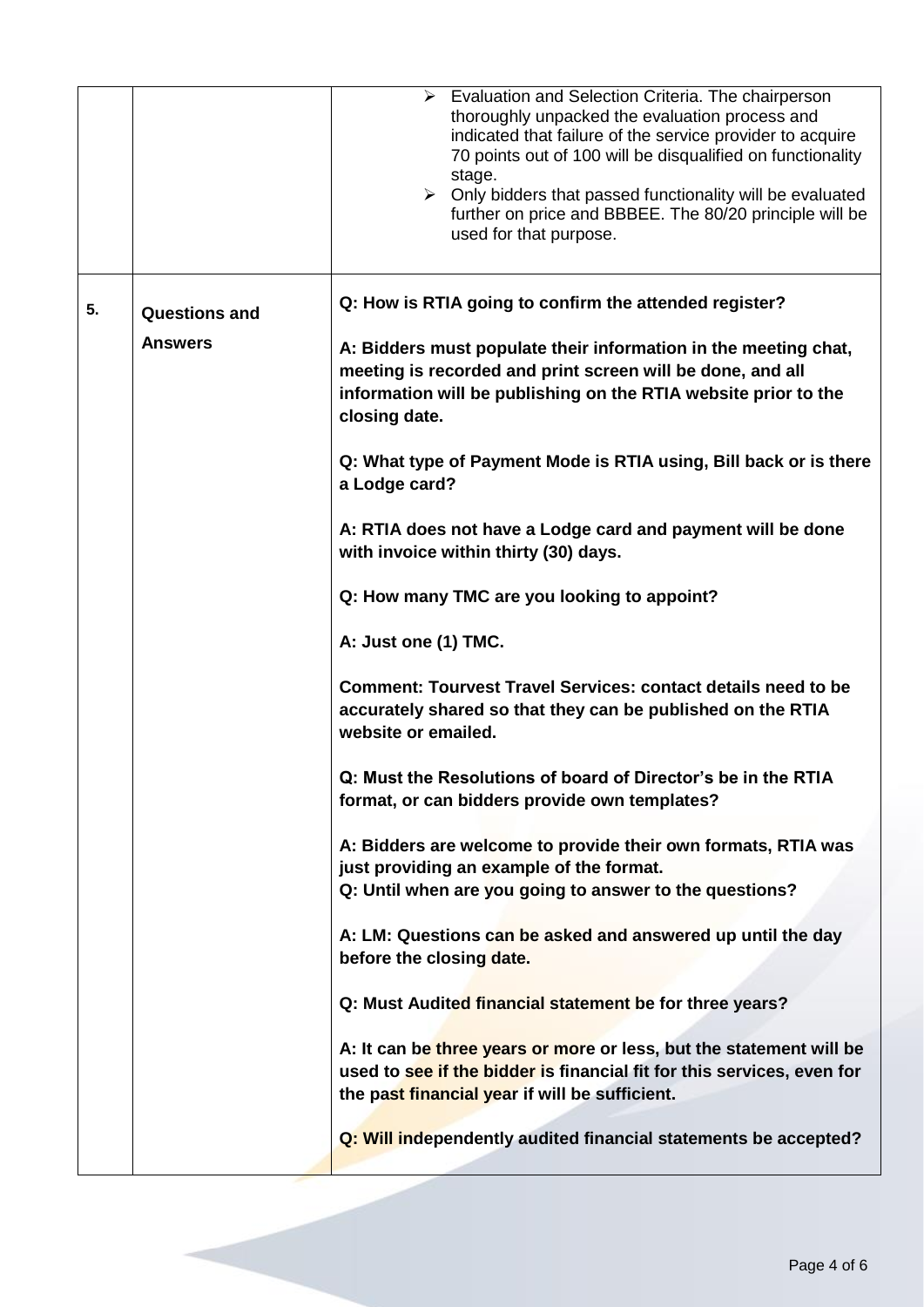|    |                | A: Any audited financial statements will be considered, Auditors<br>must however be registered<br>Q: Total annual price escalation on the pricing schedule, must it<br>be in a percentage or as per breakdown provided by NT?<br>A: Kindly note that the prices of year one (1) and two (2) are fixed<br>and as for year three (3) onwards will be highlighted using CPI<br>increase.<br>Q: Victor: How will RTIA evaluate for the 3 other years as CPI<br>cannot be pre-amped now<br>A: For the purpose of Evaluation, Bidders were request to<br>provide fixed pricing for year 1 and 2. Therefore bidders were<br>discouraged to provide amounts for year 3, 4 and 5.<br>Comment: Please double check on whether the Tax percentage<br>on the pricing schedule document will be on the 14% or 15%.<br>A: Noted and Thanks very much will verify.<br>Q: Bidder: Must bidders quote according to a booking I we going<br>to quote per person or per booking since you are not using<br>logged card?<br>A: Transactional fees will be used for booking.<br>There was a logged card disputes from one of the bidders and the other<br>bidder clarified that there is no problem with not using a logged card,<br>they have worked with lots of government institution and the logged<br>card was not used and the process were smoothly and accurately<br>running.<br>Bidders requested to be send updated pricing schedule on 15%, and<br>on excel spreadsheet.<br>NB: Kindly note that the recording can be shared to the bidders in<br>case there is some information that was left behind on the minutes |
|----|----------------|-------------------------------------------------------------------------------------------------------------------------------------------------------------------------------------------------------------------------------------------------------------------------------------------------------------------------------------------------------------------------------------------------------------------------------------------------------------------------------------------------------------------------------------------------------------------------------------------------------------------------------------------------------------------------------------------------------------------------------------------------------------------------------------------------------------------------------------------------------------------------------------------------------------------------------------------------------------------------------------------------------------------------------------------------------------------------------------------------------------------------------------------------------------------------------------------------------------------------------------------------------------------------------------------------------------------------------------------------------------------------------------------------------------------------------------------------------------------------------------------------------------------------------------------------------------------------------------------------------------|
|    |                |                                                                                                                                                                                                                                                                                                                                                                                                                                                                                                                                                                                                                                                                                                                                                                                                                                                                                                                                                                                                                                                                                                                                                                                                                                                                                                                                                                                                                                                                                                                                                                                                             |
| 6. | <b>Closure</b> | Ms Mahlakanya thanked everyone for the participation and adjourned<br>the briefing session at 12h30                                                                                                                                                                                                                                                                                                                                                                                                                                                                                                                                                                                                                                                                                                                                                                                                                                                                                                                                                                                                                                                                                                                                                                                                                                                                                                                                                                                                                                                                                                         |